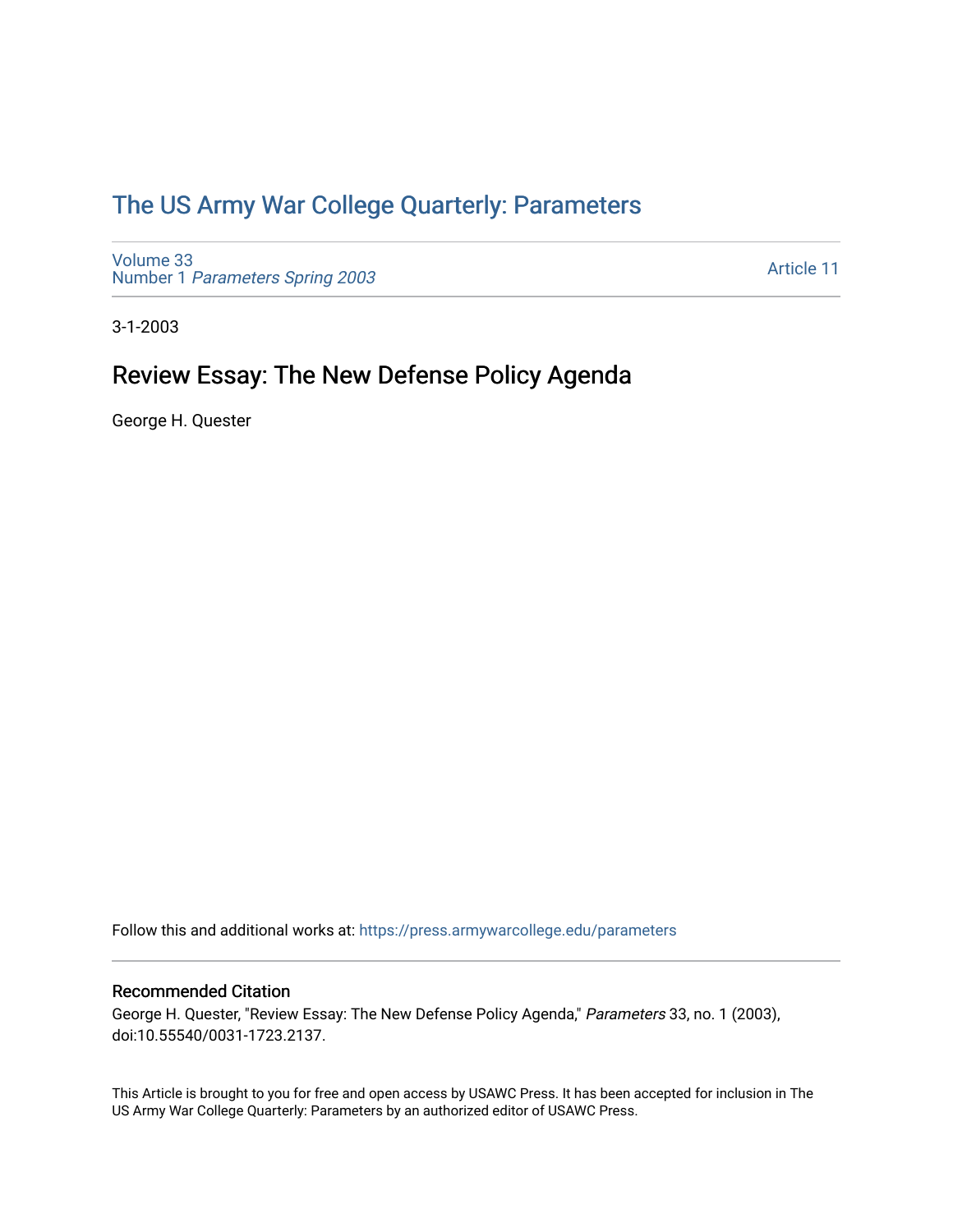## The New Defense Policy Agenda

GEORGE H. QUESTER

*I* n the aftermath of the 11 September 2001 terrorist attacks on the World Trade Center and the Pentagon, and more broadly in the wake of the end of the Cold War, the United States has been going through a major rethinking of its defense policy agenda. Preventing a nuclear attack on the United States might earlier have been thought to be much easier once communist rule in Moscow had been ended; but securing the American homeland against mass destruction has now seemingly become much more complicated, amid the prospect that nuclear and other weapons of mass destruction may fall into the hands of people far less easy to deter than were the communist leaders in the Kremlin.

If deterrence is to be more difficult, a physical defense of the American homeland may again have a higher priority, amid a debate on whether such defenses can ever be effective enough and a great uncertainty about what kinds of delivery vehicles would be used by someone trying to destroy an American city. And, if such defenses can *not* be effective enough, it may then seem necessary that the United States strike preemptively whenever an adversary's attack is about to be launched.

As was the case all through the Cold War, such considerations of protecting the United States against mass destruction must also be balanced against the importance of protecting America's allies against such destruction, and against the more traditional risks of conventional warfare, the risks that peoples would be conquered against their will, that territorial aggressions might succeed, while the threat of mass destruction remained unexecuted in the background.

The world indeed has had to wrestle with the risk of mass destruction ever since nuclear weapons were introduced at Hiroshima and Nagasaki, and the problems of ordinary warfare still persisted over the ensuing four and a half decades of the Cold War. The collapse of the Warsaw Pact and of the Soviet Union spurred many analysts to conclude that such normal conventional warfare might finally be put on the historical shelf, with the US military having to turn to a host of new and nontraditional missions; but this conclusion might once again turn out to be premature, just as when South Korea was invaded in June of 1950.

And finally, exactly as in the years of the Cold War, the policy process on US national defense will be subject to a continuing skepticism and scrutiny as to whether all the money being spent on defense is really necessary, as to whether there is not some process of "bureaucratic politics" at work whereby the Pentagon is seeking to find an enemy to justify increases in its budget, whereby the putative manufacturers of anti-missile defense systems are exaggerating the effectiveness of their product in the pursuit of enormous profits.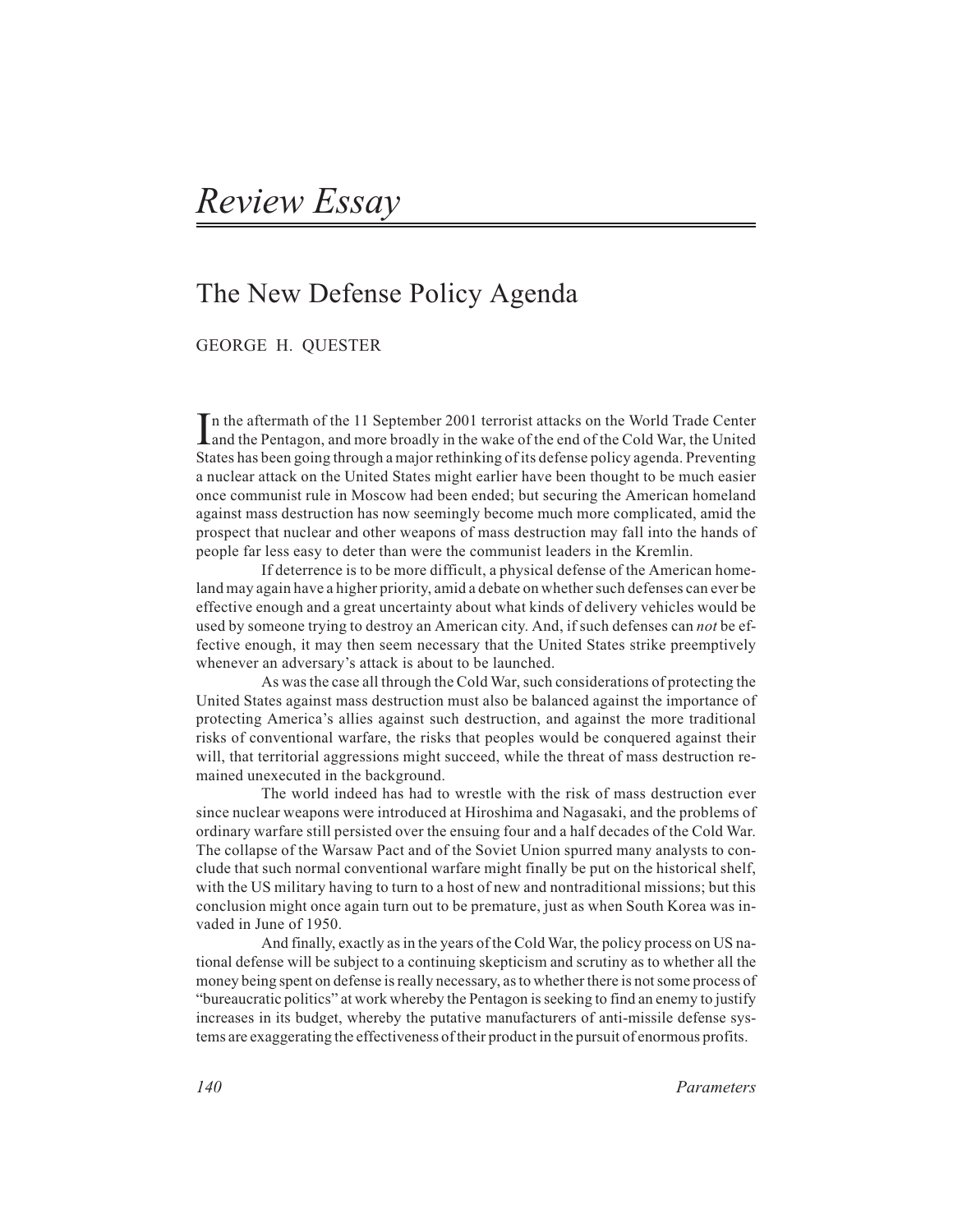The five books reviewed here are spread nicely across this array of issues, illustrating how experienced analysts of US defense policy can attach priority to very different portions of the national defense problem, and can emerge with conflicting answers.

We might begin with the seeming novelty and salience of the vulnerability of the American homeland to physical attack as of 11 September 2001. As noted, the newness of this vulnerability can easily be overstated. A historically-aware American might remember that Washington was occupied by the British in 1814, with the Capitol and the White House being put to the torch, and with Baltimore being besieged, and one might similarly remember the German-instigated explosion at the "Black Tom" dock just across the Hudson River from New York City in 1915 (the largest explosion to rock Manhattan until the 9/11 attack). The newly independent US Air Force was certainly reminding Americans as early as 1949 that they were now physically vulnerable to a Soviet air attack, urging people to think of a polar-projection map rather than a Mercator projection, as Nebraska might now be just as vulnerable to attack as Maryland or New York.

The real novelty is thus not that America is so open against weapons of mass destruction, but that such weapons may come into the hands of political movements or individuals who cannot be easily retaliated against, who cannot be deterred. We are required now to consider the wide array of deadly technologies that have settled into place around the globe, and also the many points of fragility and vulnerability around our homeland that might let such deadly technologies be brought to bear.

Joseph Cirincione's *Deadly Arsenals: Tracking Weapons of Mass Destruction* is a very valuable and readable survey of the first half of this problem, of the physical array of deadly weapons that can be directed against the American people in the immediate future. It offers the reader a comprehensive introduction to the threats we face, and also to the various efforts and regimes that have been directed against such deadly proliferation. Published early in 2002, the book fairly obviously was composed earlier in the previous year; it has a quick reference to the 11 September 2001 terrorist attack, noting how the deadly utilization of airliners has to broaden our definitions of "weapons of mass destruction," but the text is focused mainly on what governments can do with such weapons.

On the other half of this same basic problem, *Protecting the American Homeland: A Preliminary Analysis*, by Michael E. O'Hanlon and a panel of authors brought together by the Brookings Institution, presents a thoughtful survey of the weak points in the American homeland, the points at which terrorists or ordinary states, perhaps using the very deadly weapons cataloged by Cirincione, perhaps using nothing more dedicated to weapon purposes than the jet passenger aircraft of the 9/11 attacks, can inflict serious damage on the United States.

Afirst reading of the Brookings collection almost produces the wish that it had not been published, lest it be too suggestive to erstwhile terrorists or other enemies, too valuable as a catalog of North American weak points. Yet it would surely be smug for an American to assume that our enemies had not already been engaged in such research on their own, that terrorists would not have thought of any particular avenue of attack if Americans had not begun an analysis of how to prevent that attack.

The Brookings study advocates substantial expenditures on remedying many of the weaknesses it spots, and hence will not reinforce the skeptics who scoff at defense spending requests and anticipate major budget cuts here. It eschews getting into an analysis of the pros and cons of a national missile defense (NMD) system, instead discussing in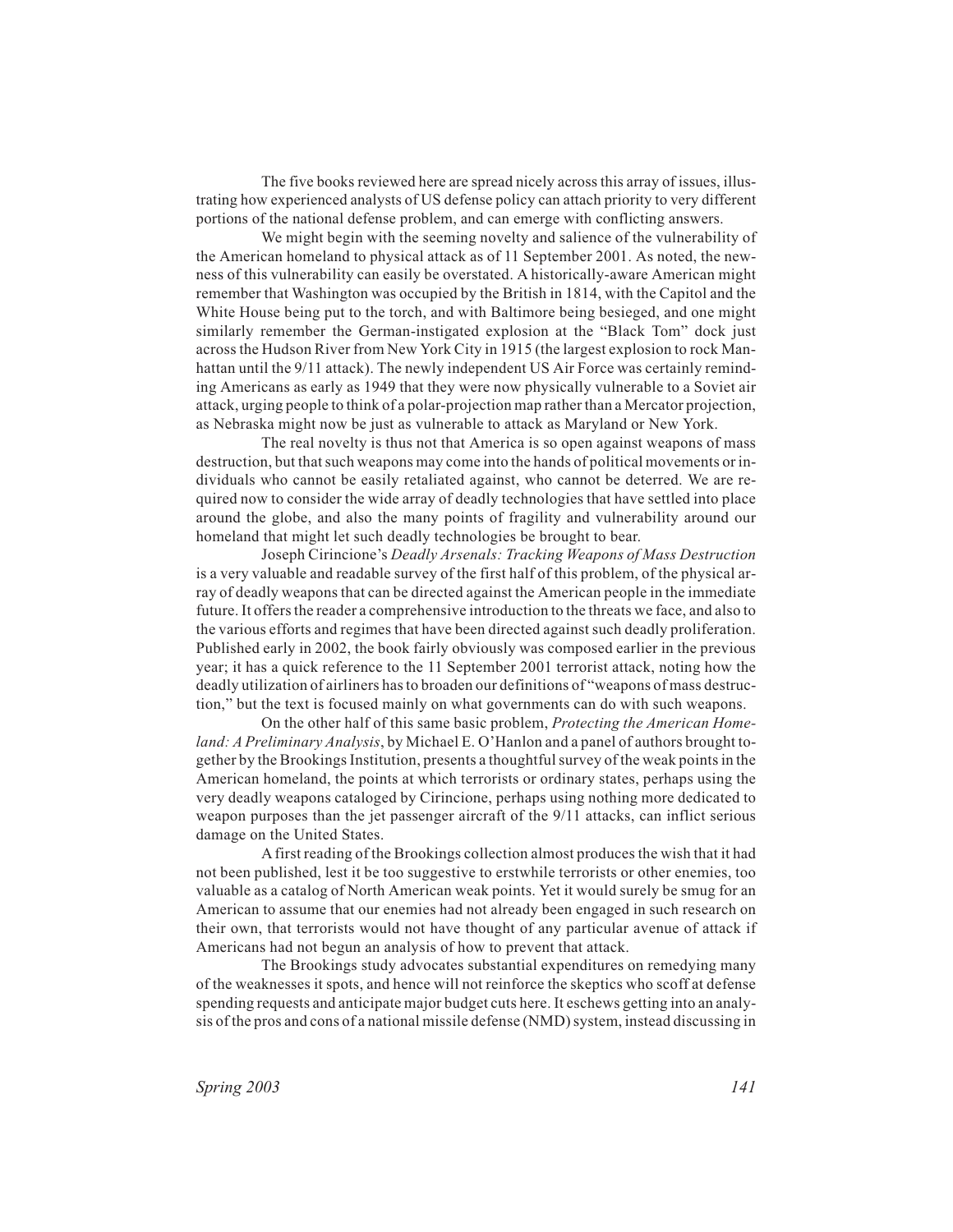detail the many other ways a deadly warhead could be delivered to North America besides by a ballistic missile.

The argument for or against missile defense, to be discussed further below, is thus related in a complicated way to 9/11. The terrorist attacks on New York and Washington indeed showed how many other ways an adversary could attack the United States. What is the point of reinforcing the front door if the back door has no lock at all? But the 9/11 attacks also prove that there are groups in this world who would indeed do great harm to the United States if they could, who would fire a ballistic missile at an American city as soon as they laid their hands on it. If one is going to reinforce the back door, does this suggest that the front door should not be made as strong as possible?

The Brookings book was entirely written after the 9/11 attack, and hence is very much in step with the pace of the news. In congratulating the Bush Administration for not trying to establish a new Cabinet-level department to deal with homeland defense, it comes across as a bit out-of-step with the most recent events, as the Administration, in part in face of opposition criticism in the Congress for doing too little to respond to the new threats, has come around to the idea of a new department. But the analysis presented by the chapter on "Organizing for Success," drafted by Ivo Daalder and Mac Destler, very neatly anticipates some of the difficulties that have emerged in the debate on a new department, as to what is to be included and what is not.

Included in the Brookings book are several wise discussions of the civiliangovernment interface, of how some of the hardening of targets against future terrorist attack will have to emerge when crucial decisions are made by commercial shippers on new technological standards, etc. Also opened for discussion is what may be one of the most profound issues of all for Americans as they have to deal with future dimensions of national defense, the issue of private rights and civil liberties, as it may become much more necessary now for the government to keep track of who is in the country legitimately and who is not; it may even become necessary for all of us to carry identity cards.

While the Brookings book addresses itself to all the rest of the North American defense problem aside from missile defense, Bradley Graham's *Hit to Kill* offers a fascinating and comprehensive overview of the technological challenges, and the procedural handling, of the missile defense issue in particular, a set of choices that would have been subject to lively debate even if the terrorist attacks on the World Trade Center and Pentagon had never occurred. The book indeed spans a fair amount of history, our entire experience with ballistic missiles since the World War II German V-2, and recounts the various rounds of optimism or pessimism since then about whether such missiles could be intercepted and stopped en route to their targets.

Based on interviews with a great number of the key players, the book delves deeply into the process of the decisions that were made, tracing out the political and economic considerations that have produced support or opposition for such projects. Graham's book is very readable for its discussion of the technical issues, the bureaucratic in-fighting, and the strategic choices that have been at play here. The history of the various tests run on missile defenses is recounted, alongside the debates about the validity of such tests.

The book obviously had been completed and was just about to go to press on 9/11. An Afterword, taking the terrorist attack into account, is attached. It notes some of the basic connections mentioned just above, by which missile defense might have to be relegated in importance because other avenues for attack have been demonstrated, or by which the reverse might be true, as deep enmities in general had been thus demonstrated, perhaps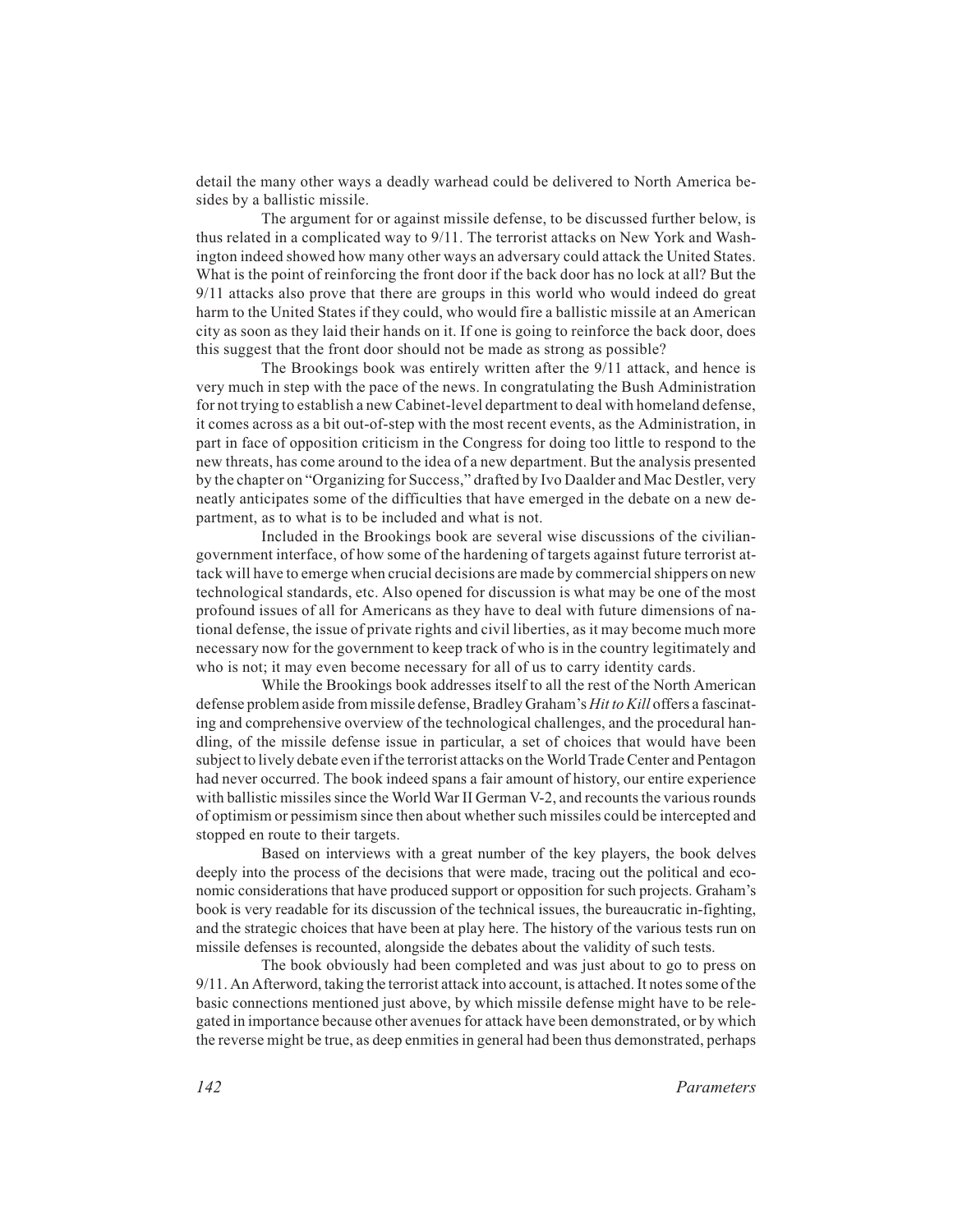suggesting that *all* the avenues of attack now needed to be blocked, even if this required substantially greater allocations of tax dollars.

Graham's account deals somewhat in passing with the arguments against missile defenses that had seemed persuasive to many of us during the Cold War, arguments by which it was perhaps even desirable for Americans to be vulnerable to a Soviet secondstrike missile attack, because this would keep the Soviet leaders from becoming too nervous, during a crisis, about the possibility of an American first-strike attack.

Some analysts might conclude that such concerns for Moscow's possible nervousness are no longer important, now that the Cold War is over and Russia is a democracy. But *A New Nuclear Century*, by Stephen Cimbala and James Scouras, takes a much more cautious stand on this question, arguing that the strategic stability of the post-Cold War nuclear confrontation cannot be taken for granted, and that it would be foolish to analyze choices on strategic missile defenses only in terms of the new countries coming into the possession of weapons of mass destruction.

Do the new considerations of homeland defense thus totally replace the Cold War considerations of maintaining strategic stability between the two nuclear superpowers, and of maintaining some extended nuclear deterrence to reinforce the safety of NATO and South Korea? As Cimbala and Scouras ably argue, these earlier demands on defense policy may still be very important, even if the new century has added a host of other demands to be satisfied. The authors do not limit themselves to the American-Russian confrontation, as they include a chapter on the further proliferation of nuclear weapons and other weapons of mass destruction, and what this can mean for nuclear stability.

Finally, the impact of weapons of mass destruction, nuclear or otherwise, was never total even during the Cold War, and will not be total now, for battles still may be fought around the world in which the threat of massive civilian losses will only hang in the distant background, in which the dominant considerations would be the same as before Hiroshima—who destroys whose military forces, and who gets to occupy territory. Such were the considerations in Desert Storm, of course, when Saddam Hussein's Iraqi forces had to be pushed back out of Kuwait, and such would be the dominant considerations if military force has to push all the way to Baghdad in this new century.

*The Technological Arsenal*, edited by William Martel, presents a wide-ranging survey of the new military technologies that may or may not give the United States an important edge in all of such warfare. Some of the technologies discussed will be relevant to strategic missile defense, of course, and to superpower interactions with nuclear and other weapons of mass destruction, and a few might be quite relevant to the repulsing of terrorism (or they might even facilitate terrorism—this book was in press already before 9/11). But the thrust of the bulk of this book is indeed directed to battlefield capabilities—the US capabilities that made the intervention against the Taliban so surprisingly effective, the US capabilities that Chinese and Russian commentators often claim to fear.

The book is extremely good in laying out these new technologies in terms intelligible to the layman, and it opens up a number of the debates about the feasibility of various approaches, noting and admitting the possible drawbacks and counters. It is up-to-date as of the summer of 2001; but, given how fast the technologies are evolving, it could quickly enough be behind the curve, even without the events of 11 September 2001. Askeptic about defense spending, or a traditionalist in military analysis, might accuse the authors of being guilty of the American fascination with high technology, but the presentation of the choices comes across as generally level-headed, with little that reads like hyperbole.